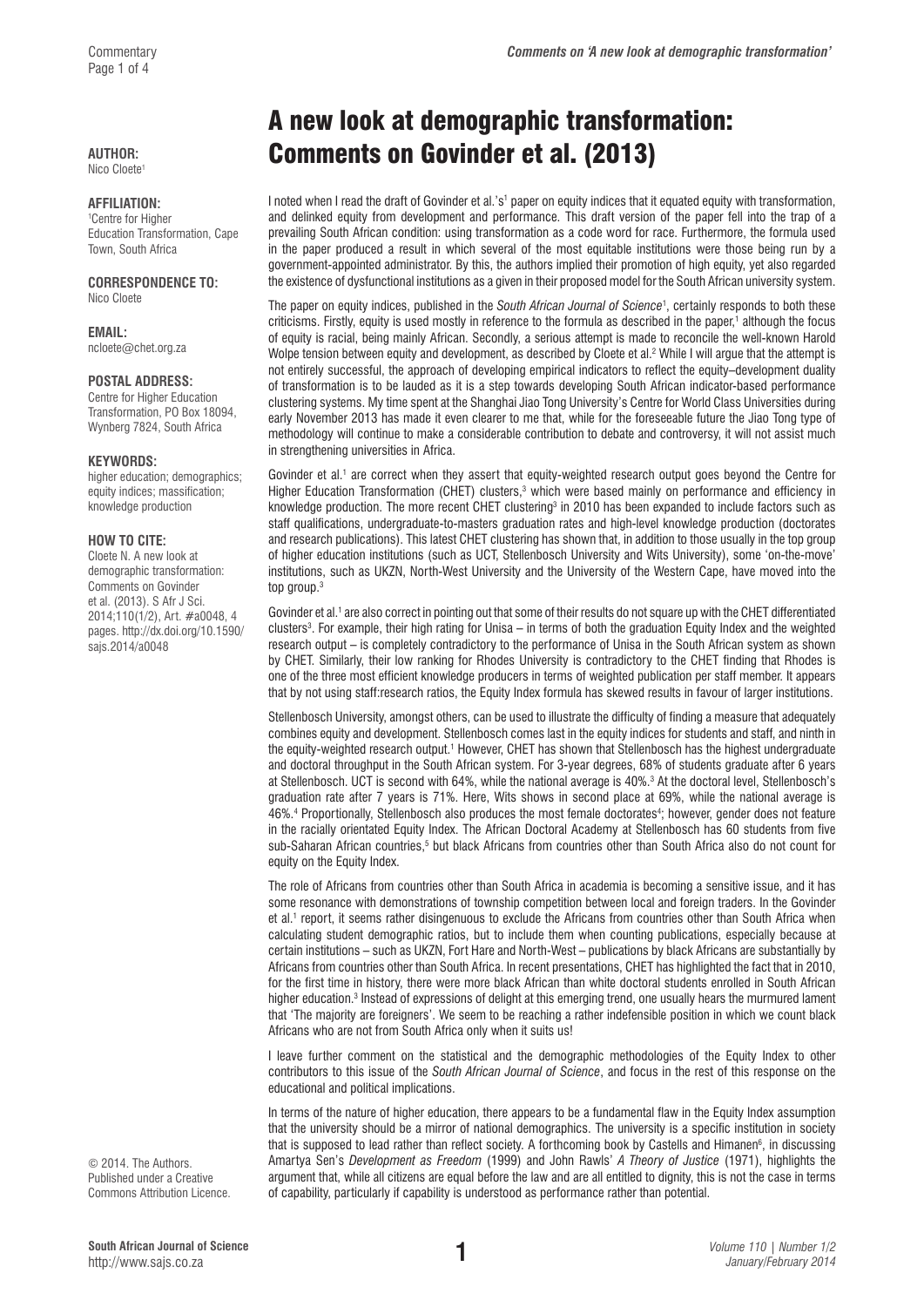In almost all countries, educational performance – capability – is skewed because of historical contestations and struggles, with socio-economic class showing as a worldwide distorter of representivity. In the long term, it is part of the South African universities' developmental role to play a part in redressing these distortions, within the broader context of debate and policies on affirmative action. Nonetheless, it is generally accepted that this is a long-term and secondary task. The first task of universities is to enrol and educate the most educationally capable – those with the highest educational attainment – in order to contribute to development. The first question that must be asked is thus whether the universities are reflecting educational attainment.

In their conclusions, Govinder et al.<sup>1</sup> ask whether the reasons behind the slow progress in transformation of higher education are passive resistance, denial, the abuse of autonomy or an abhorrence of accountability. The assumption that the lack of transformation is simply the result of a bad attitude is a common South African form of accusatory politics. This kind of thinking assumes that there is a university-ready pool of applicants reflective of racial demographics and that they are not admitted to top-performing institutions because of prejudice and a bad attitude. In reality, in certain areas such as doctoral enrolments, overall enrolments grew by 149% between 1996 and 2011; however, the enrolment of black African students exploded over this same period by 795%.4 This growth is not slow change: no other country in the world has been identified to have had such a dramatic change in equity. There is also ample evidence, such as that provided by Wickham<sup>7</sup>, that the system is already admitting candidates who are not educationally prepared for university study. And, while the whole university system must accept blame and take more responsibility for poor school performance, also implicated in this failure are the national education system and the government.

Another assumption underpinning the arguments of the authors is that the slow progress is as a result of a lack of institutional compliance. Not once is the question raised as to the role of the national Department of Higher Education and Training and its contribution to the problem.

As research director for the National Commission on Higher Education (NCHE) over the period 1994–1996, I was part of the ongoing equity-development debates, both within the Commission, and between the Commission and the then Department of Education. It is widely accepted that the NCHE was essentially an equity commission; development, knowledge production and differentiation were raised but did not feature in the final report.<sup>8</sup>

Furthermore, although equity was dominant in the report, there was no unanimity about how to redress it. One redress suggestion was to award a disadvantage subsidy from the government block grant for each black student enrolled. This process would serve as an incentive for historically advantaged universities to enrol more black students and offset some lost tuition fees. Furthermore, for the historically disadvantaged universities whose enrolments were almost 100% black, a disadvantage subsidy would have been a redress bonus. The group supporting this recommendation in the NCHE even made financial projections based on different scenarios; and it seemed a simple-to-implement and affordable redress mechanism. However, another group, led by the historically black university vice-chancellors in the NCHE, wanted institutional – rather than individual – redress. The incentive group abandoned their proposal when it became clear that the Department of Education leadership, headed by a minister who was also a former historically black university vice-chancellor, was also not supporting their position. Of course, the Education Minister never expected that the Ministry of Finance would turn a deaf ear to the institutional redress pleas. Apparently Treasury rejected the institutional redress proposals owing to, amongst others, a combination of the 1996 currency crisis<sup>9</sup> and a lack of confidence in the institutional absorptive capacity of the historically black universities.

The second redress argument was that of the massification of the post-secondary system. The NCHE was heavily influenced by Peter Scott's book, *The Meanings of Massification*10, which appeared in 1995, soon after the NCHE began operating. Scott asserted that in the evolving knowledge society, massification of higher education was inevitable and

was already happening in most advanced countries. Even the United Kingdom, with its elitist system, had by then taken a decision to massify: it increased participation from under 15% in the late 1980s to over 40% in 2002, simultaneously reducing the cost per student.<sup>11</sup>

In essence, a massified and differentiated system requires a dramatic increase in higher education participation, while also accommodating top-end research universities. The knowledge economy/society needs much larger numbers of post-school educated citizens, both for skills and for democratic citizenship. Differentiated massification was thus the possible resolution to the contradiction between equity and development.

The NCHE accepted the massification argument; however, in a rereading of the 1996 report<sup>8</sup>, it is clear that it could have done a much better job of explaining and promoting it. If truth be told, the Commission itself was not that clear about how it should be done and what the implications could be. And, of course, with the strong presence of the vice-chancellors of the historically black universities, differentiation was a taboo topic.

Massification was rejected by both the Ministries of Finance and Education. It is disappointing that neither the Hegelian liberals nor the Marxist revolutionaries could grasp the dialectic. The 1997 White Paper instead proposed planned growth – a decision which had serious, unanticipated consequences. The first consequence was that the higher education system in South Africa remained elite. Overall gross participation increased from around 14% in 1996 to only 19% in 2011.<sup>12-15</sup> While this figure puts South Africa third in sub-Saharan Africa (behind Mauritius and Botswana), only South Africa and India are under 20% amongst the BRICS countries.16 Countries in the World Economic Forum innovation (knowledge) economies are now almost all at over 60% post-secondary participation rates and many, like South Korea, are at over 80%.16

The one consequence of a low overall participation rate is that, even if the proportion of overall enrolments grows, the participation rate does not necessarily increase significantly. Figure 1 shows that for black Africans, head count enrolments increased from 53% in 1996 to 69% in 2011, while the participation rate only increased from 9% to 16%.12-15 In contrast, for whites, the enrolment percentage declined from 34% to 19% but the participation rate only dropped from 57% to 56%.12-15



**Figure 1:** Gross enrolment rates in higher education for black African and white students, in 1996 and 2011.

When looking at participation rates, it is important to take changes in population growth into consideration. The white population in the 20 to 24-year age cohort declined from 349 102 in 1996 to 316 262 in 2011<sup>12-15</sup> – a 10% decline (Table 1). In contrast, the black African population in this age cohort increased by 912 44412-15 or 29% (Table 1). To increase the participation rate of black Africans to be at the same level as that of the white population (56%) in 2011<sup>12-15</sup>, an additional 1.63 million black African students would have needed to be enrolled in 2011. This means that the system would have needed 2.8 times its current capacity. With the current size of the South African higher education system, even if *all* the students were black, their participation rate would be only 23%!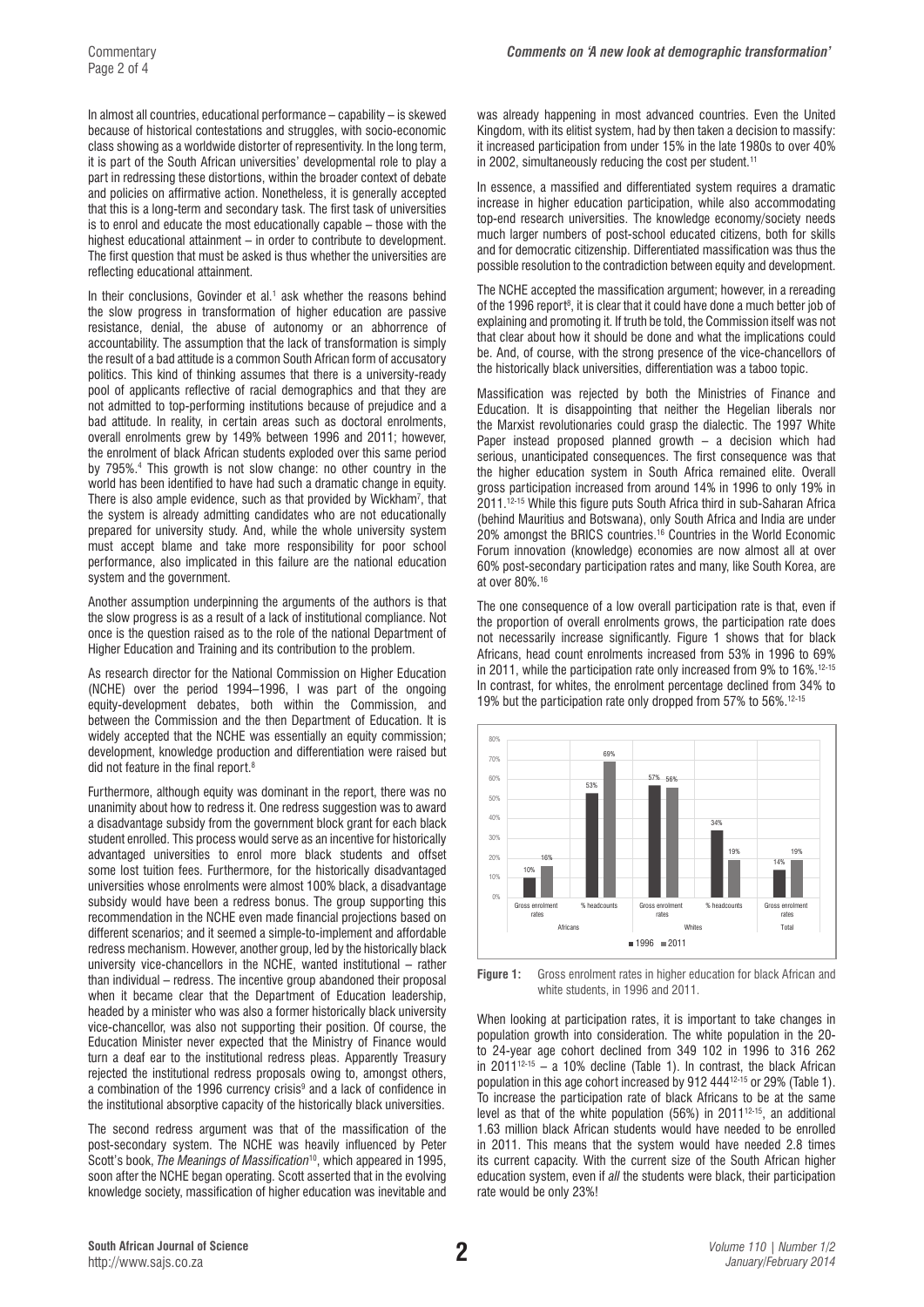#### **Table 1:** Gross enrolment rates in higher education by race, in 1996 and 2011

|              | 1996              |                 |                             | 2011              |                 |                             |
|--------------|-------------------|-----------------|-----------------------------|-------------------|-----------------|-----------------------------|
|              | <b>Enrolments</b> | 20-24 year olds | <b>Gross enrolment rate</b> | <b>Enrolments</b> | 20-24 year olds | <b>Gross enrolment rate</b> |
| African      | 308 104           | 3 153 083       | 10%                         | 646 829           | 4 0 6 5 5 2 7   | 16%                         |
| White        | 198 904           | 349 102         | 57%                         | 177 365           | 316 262         | 56%                         |
| Indian       | 37 118            | 103 123         | 36%                         | 59 312            | 110 667         | 54%                         |
| Coloured     | 32 742            | 344 373         | 10%                         | 54 698            | 404 336         | 14%                         |
| <b>Total</b> | 576 868           | 3982353         | 14%                         | 938 204           | 4 896 792       | 19%                         |

*The definition of the gross enrolment rate as determined by UNESCO is:*

*Total number of enrolments in higher education x 100%* 

*Population size in the 20–24-year-old age cohort* 

The real indicator of equality is participation rate and not percentage of enrolments. As a result, having a significant improvement in percentage of enrolment does not reflect a major improvement in equality. The damning Council on Higher Education report shows that more than half of all first-year entrants never graduate, which means that for greater equality it is not only the actual numbers who enrol, but also the success rate that needs to be considered.<sup>17</sup>

The Govinder et al.<sup>1</sup> formula uses a version of participation rate. However, in my view, it is used incorrectly as it is only applied at an institutional level. An improvement in participation rate (equality) is both a system and an institutional issue, and will not be corrected by identifying a few individual, institutional scapegoats.

The most disastrous unintended consequence of planned growth was revealed in a 2009 CHET<sup>18</sup> report which showed that, in 2007, there were 2.7 million young people in the 18–24-year-old cohort who were not in employment, education or training. By 2011, this figure had grown to around 3 million or about 40% of the cohort, and there are more than three times more young people not in employment, education or training than the 950 000 students in the public and private universities.<sup>12-15</sup>

The leader article in the *South African Journal of Science* May/June 2013 issue,<sup>19</sup> addressing the problem of Generation Jobless, concludes:

> *Here, then, is the timeline: In 2009, CHET reported that 2.7 million young people between the ages of 18 and 24 were NEETs. The immensity of the problem was covered in the local and international press (including the New York Times). In 2011, the number of NEETs had grown to 3.2 million, by which time work was in progress on what was hoped would turn out to be a relevant Green Paper. Now, 4 years after the problem was identified and made public, nothing practical has been done by the Department of Higher Education and Training to implement current solutions. The numbers of NEETs continue to grow and there is nothing available to address the present problem. The solution proposed for the future will take, at best, many more months to finalise and a good number of years, and large sums of state funds, to implement. So many years wasted; so many opportunities wasted. Time for the Ministry to focus more earnestly on the well-being of young people and the economy.*

The above quotation demonstrates fairly dramatically that the more serious problem is systemic rather than individual institutional change. Furthermore, the Department of Education – despite all its rhetorical or 'symbolic' policy<sup>20</sup> – has yet to implement a policy plan to incentivise or

sanction the enrolment of black students in South African universities. In overall figures, the rather remarkable increase in the enrolments of black African students was achieved through individual institutional strategies, aided by the first recommendation of the NCHE to establish a national student financial aid scheme, along with the substantial expansion of the scheme by the Department of Higher Education and Training and the inclusion of further education and training colleges in the funding scheme.

In a significant departure from previous Department of Education polices, the National Planning Commission background paper<sup>21</sup> and the subsequent National Development Plan 2030<sup>22</sup> came out categorically in favour of South Africa joining the knowledge economy through massification and differentiation. It proposed a dramatic increase in post-secondary school enrolments, mainly in the further education and training college sectors. The National Development Plan<sup>22</sup> envisages a 30% participation rate for universities by 2030, with enrolments at around 1.62 million by that time. It recommends a participation rate of 25% in further education and training colleges, which would accommodate about 1.25 million enrolments compared to the current 300 000.

The task is thus to build a new post-secondary differentiated higher education system with built-in quality checks. This system should include a mix of research-led universities, universities that are mainly undergraduate teaching institutions, a further education and training college sector that is mainly post-matric and vocationally orientated, and a private sector that is market driven.

It is the development of a differentiated and massified post-secondary system that will dramatically expand participation for the majority and provide skills<sup>23</sup> for an economy that needs increasingly larger numbers of people with post-matric education. The unintended consequence of the Equity Index of the Transformation Oversight Committee24 could be an over-focus on equity for a privileged elite at precisely the moment that the central challenge for higher education is to support development, with increased equity, as outlined in the new vision of the National Development Plan.

## **Acknowledgements**

Dr Charles Sheppard of Nelson Mandela Metropolitan University compiled the statistics used in this review.

## **References**

- 1. Govinder KS, Zondo NP, Makgoba MW. A new look at demographic transformation for universities in South Africa. S Afr J Sci. 2013;109(11/12), Art. #2013-0163, 11 pages. <http://dx.doi.org/10.1590/sajs.2013/20130163>
- 2. Cloete N, Pillay P, Badat S, Moja T. National policy and regional response in South African higher education. Cape Town: David Philip; 2004.
- 3. Centre for Higher Education Transformation. 2013 South African public higher education key statistics. Cape Town: CHET; 2012.